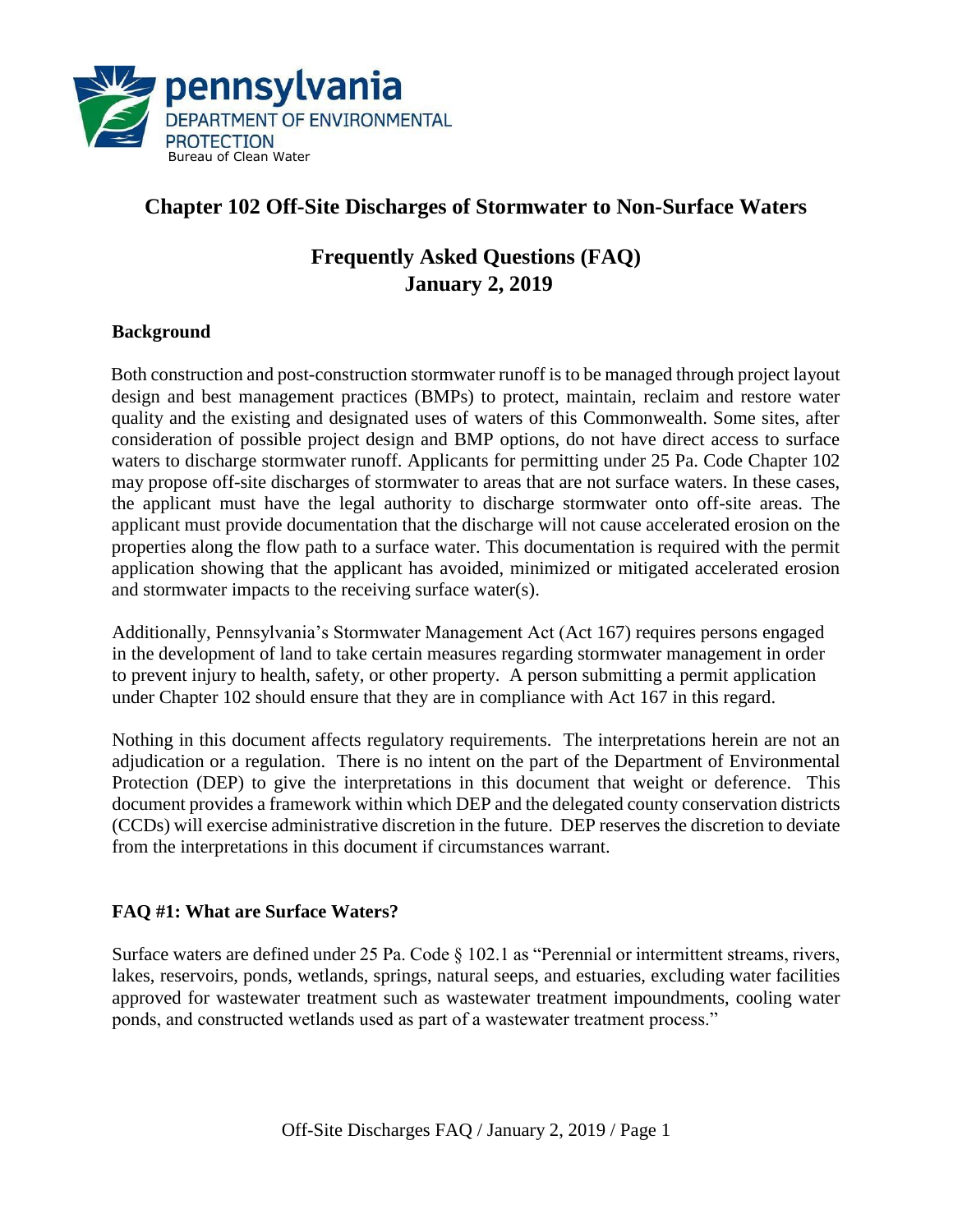*NOTE 1.A* – A post-construction stormwater management (PCSM) or stormwater management BMP is not considered a surface water, including constructed wetlands to treat or manage stormwater runoff.

*NOTE 1.B* – Existing and proposed ditches, swales, and channels are not considered surface waters, although such features are considered waters of the Commonwealth under Pennsylvania's Clean Streams Law.

# **FAQ #2: What is a permittee legally responsible for with respect to off-site discharges?**

Persons proposing to discharge must have the legal authority to discharge their stormwater either through a common law easement or an express easement. For sites that discharge to existing swales, ditches, storm sewers or similar structures where the new activities will not result in a change in volume or rate of stormwater runoff (for all storm events), the existing common law easement could be relied upon. An express easement will likely be necessary when there will be a change in volume or rate of stormwater (for all storm events). If an express easement is necessary, the easement should be in place before any new or increased stormwater discharges commence.

For the purposes of obtaining an individual permit or coverage under a general permit authorization, the applicant need not provide or identify their legal right to discharge stormwater. However, the individual permit or coverage under a general permit authorization does not convey property rights of any sort, nor any exclusive privileges, nor does it authorize any injury to private property not an invasion of personal rights, nor any infringement of federal, state or local laws or regulations.

# **FAQ #3: What must be included with a permit application?**

No matter what type of easement the applicant obtains for off-site discharges of stormwater, for point source discharges, the applicant must also evaluate the affect construction and postconstruction stormwater discharges may have on accelerated erosion to down slope or adjacent properties, regardless of whether there are increases in the volume or peak rate of stormwater discharges from a project site. Applicants should use guidance from the *Erosion and Sediment Pollution Control Program Manual* (DEP Document No. 363-2134-008) and the *Pennsylvania Stormwater Best Management Practices Manual* (DEP Document No. 363-0300-002) when developing the following information with their permit applications:

- On the Erosion and Sediment Control (E&S) and the PCSM Plan drawings, identify all properties and property owners that will or may receive off-site stormwater discharges from the project site until discharges reach surface waters.
- On the E&S and PCSM Plan drawings, identify the flow path from discharge point to the confluence with a surface water. In addition, identify the soil types, erodibility factors and vegetative cover of the flow path.
- In the written narrative portion of the E&S and PCSM Plans, provide an analysis that demonstrates that the proposed volume and peak rate of stormwater discharging to the flow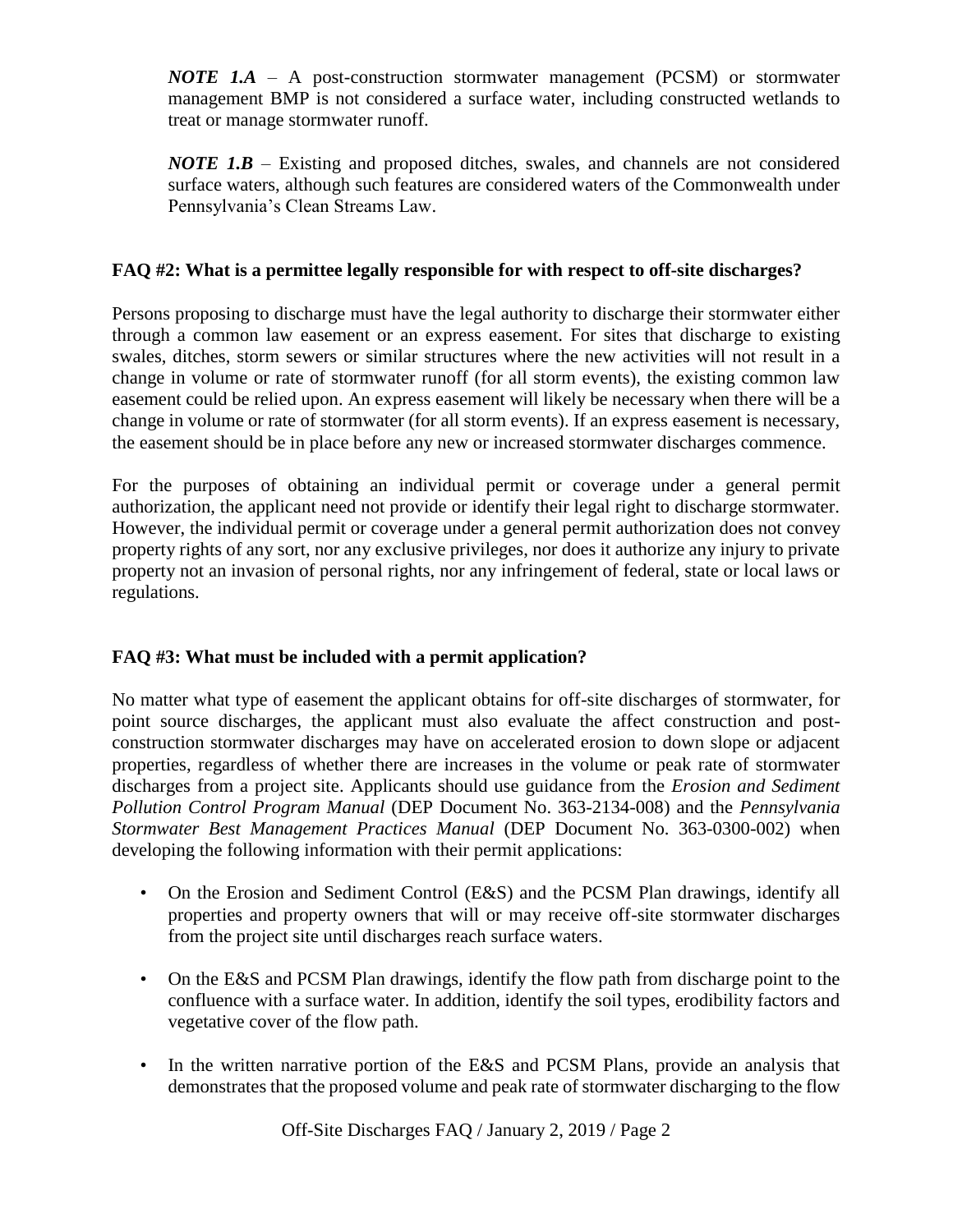path will avoid, minimize, or mitigate accelerated erosion or sedimentation for storm events up to and including the 10-year/24-hour storm. The calculations should be consistent with the Erosion and Sediment Pollution Control Program Manual and the Pennsylvania Stormwater Best Management Practices Manual.

*NOTE 3.A* – If there is an increase in stormwater runoff volume or rate, DEP may require a scour analysis to be performed upon the receiving surface water.

## **FAQ #4: Since the design of the PCSM Plan manages the net change in stormwater rate, volume and water quality, do I still have to perform an off-site discharge analysis?**

For any off-site discharge to a non-surface water, any point source discharge (including discharges from a basin, BMP, channel, storm sewer, etc.) will require an off-site discharge analysis, regardless if the stormwater is being managed to meet 25 Pa. Code §§ 102.8(g)(2) & (3) for rate, volume and water quality.

*EXAMPLE 4.A* – A site has been designed to manage the post-construction stormwater runoff such that there is no increase in the runoff volume from the 2-yr/24-hr storm event and there is no increase in the peak rate from the 2-, 10-, 50-, and 100-yr/24-hr storm events. The stormwater is being managed by an infiltration basin, which discharges near the property line to an area that is not a surface water. The stormwater will flow off-site before reaching the receiving surface water. Because of the point source discharge created by the basin, an off-site discharge analysis is required.

#### **FAQ #5: If the PCSM Plan reduces the post-construction stormwater runoff rate to the preconstruction rate, is that a sufficient demonstration for preventing accelerated erosion?**

A demonstration of meeting pre-construction runoff rates would not be sufficient where postconstruction runoff is concentrated in comparison to pre-construction conditions.

*EXAMPLE 5.A* – The pre-development flow rate is 10 cfs, spread across an area that is 100-ft. wide in a shallow concentrated flow condition. The post-construction flow rate from the PCSM BMP's outlet is 8 cfs (for a reduction to the flow rate). However, the post-construction flow width will be narrowed down to an area that is only 15-ft. wide, producing a more concentrated flow condition. The off-site discharge analysis should evaluate the 15-ft. wide flow area to ensure that it is a stable flow path.

*NOTE 5.A* – When the off-site flow path is within an underground storm sewer system, a demonstration of preventing accelerated erosion is not required to be provided.

# **FAQ #6: How far does the off-site discharge flow path have to be analyzed from the site?**

The flow path should be identified and analyzed from point source (i.e., BMP outlet, channel, storm sewer, etc.) until the confluence with the receiving surface water.

If stormwater discharges will enter a municipal separate storm sewer system (MS4) or a combined sewer system with combined sewer overflows (CSOs), and there will be an increase in runoff

Off-Site Discharges FAQ / January 2, 2019 / Page 3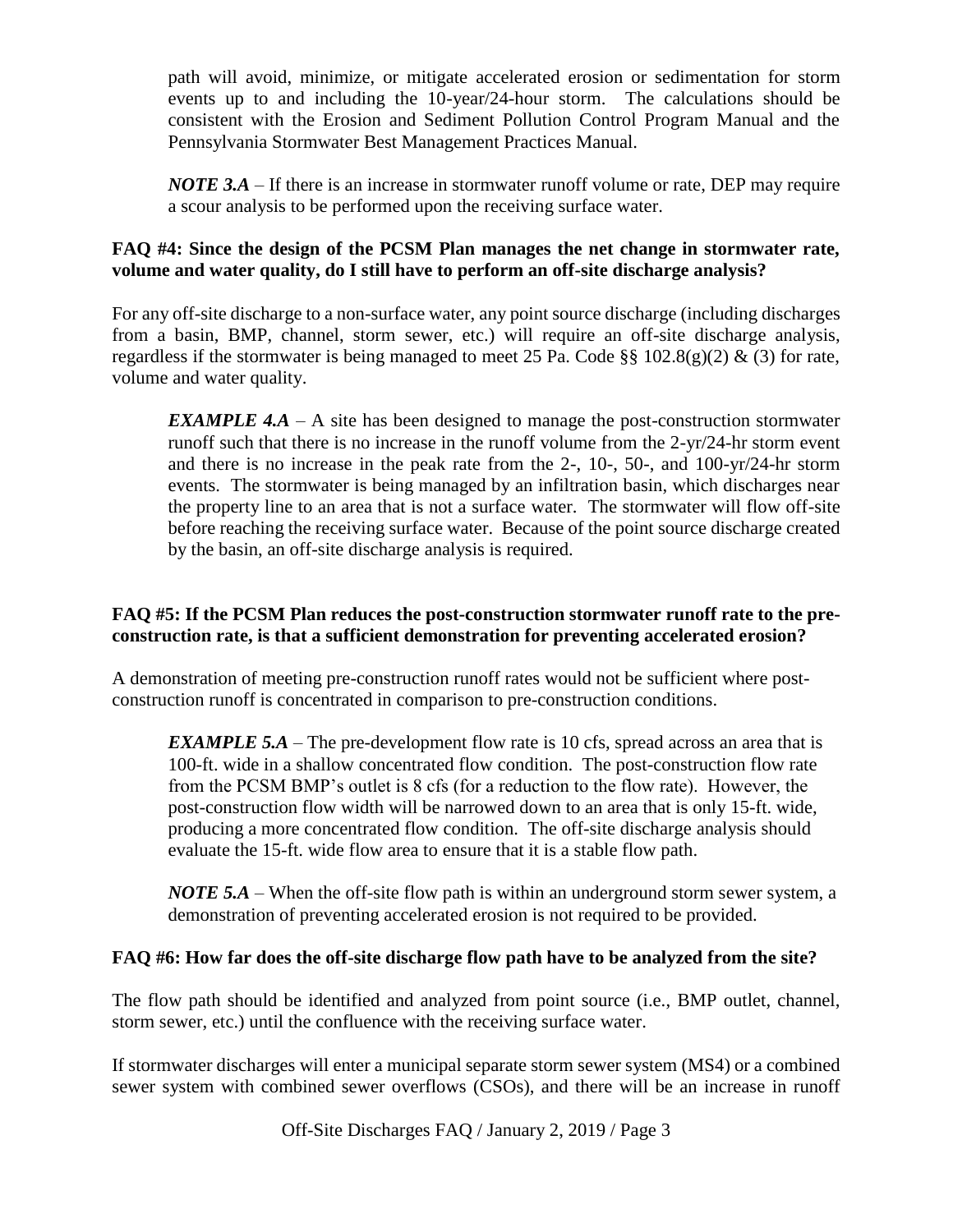volume or peak rate, the applicant must provide written consent from the MS4 or CSO permittee before a permit under Chapter 102 can be issued or general permit coverage authorized. This is applicable until the runoff reaches the receiving surface water.

## **FAQ #7: Is the expectation for an applicant to survey the flow path for contours and property boundary information?**

At a minimum, the applicant needs to provide the information identified in FAQ #3. In order to obtain the property owner and boundary information, the data available from a County's GIS database should be sufficient. Contour and topographic information obtained from a LiDAR database may be sufficient.

DEP does not expect an applicant to perform a field survey to obtain this information, unless the information does not otherwise exist in a suitable form or level of detail.

*NOTE 7.A* – Contour and topographic information from a USGS Topographic Map is not sufficient for the off-site discharge analysis because these maps do not contain the level of detail required to properly identify and evaluate the flow path.

*NOTE 7.B* – When the off-site flow path is within an underground storm sewer system, contour and topographic and soils information are not required to be provided.

### **FAQ #8: Does an applicant have to submit proof of obtaining an express easement or proof of using a common law easement with the application?**

No, providing proof of the legal authority to discharge stormwater from a project site/property is not a requirement under 25 Pa. Code § 102 to obtaining a permit/permit coverage.

*NOTE 8.A* – Permit authorizations or individual permits issued under 25 Pa. Code § 102 do not convey property rights. Permits under Chapter 102 grant the permittee the permission to discharge stormwater from their project site to surface waters, but not the right to affect off-site property.

## **FAQ #9: What if stormwater runoff from my project flows through another BMP or stormwater management facility, not located within my Project Site, before discharging to a surface water?**

When an applicant's post-construction stormwater runoff will or may pass through an existing PCSM BMP or other stormwater management facility, the applicant must evaluate how any increases in their post-construction stormwater runoff may affect the function of that existing PCSM BMP or other stormwater management facility.

*EXAMPLE 9.A* – A PCSM Plan is designed such that the post-construction stormwater runoff volume for the 2-yr/24-hour storm event is reduced to the pre-construction runoff volume and the post-construction stormwater runoff peak rates are reduced to preconstruction peak rates for the 2-, 10-, 50- and 100-year/24-hour storm events. The PCSM